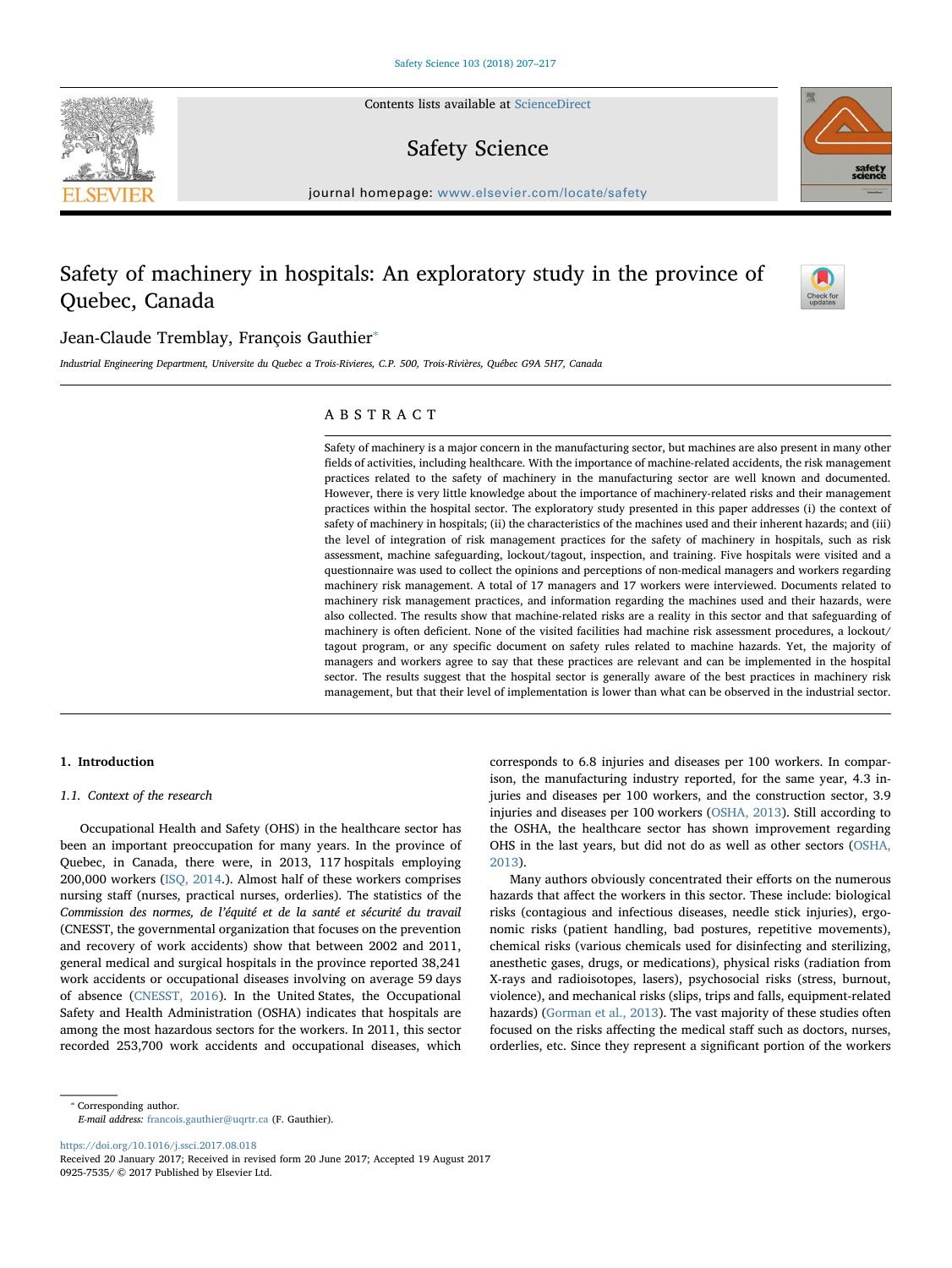in this sector, it is normal to pay particular attention to them. However, it is important to note that many other workers are exposed to different risks, and that these risks can sometimes seem of second order within this sector.

It is notably the case with respect to equipment and machine risks. With the importance of machine-related accidents, the risk management practices for safety of machinery in the manufacturing sector are well known and documented. However, there is very little knowledge about the importance of machine risks and their management practices within the hospital sector. In fact, in a hospital, there are many areas where workers are exposed to machine hazards. For example, the laundry room, kitchen, mechanical workshop, boiler room, HVAC installations, as well as waste management are a few services in a hospital that present machine-related risks for the workers, in particular the non-medical staff (Tweedy, 2005).

#### 1.2. Safety of machinery

All around the world, accidents caused by machinery are an important issue for prevention and compensation organizations. In the United State, from 1980 to 1989, 8505 machine-related deaths were reported, which corresponds to 0.8 deaths per 100 workers (Pratt et al., 1996). Machine-related accidents would thus be responsible for one third of the deaths at work in the United State (Etherton et al., 2008). More recently, the US Bureau of Labor Statistics reported 717 deaths associated with machinery in 2013 (US Bureau of Labor Statistics, 2014). In Turkey, fractures and amputations account for 64.9% of the injuries and diseases caused by agricultural machinery (Akdur et al., 2010). In Germany, 37% of the safety devices on metalworking machinery are voluntarily neutralized (Lüken et al., 2006). In Quebec, the CNESST reports that machine-related accidents represent approximately 15% of all compensated accidents, leading to 71.5 million dollars in annual disbursements (CNESST, 2014).

Machine-related accidents can have different causes. The main cause is the absence of a protector or protection device (54% of the cases) that is lacking at the design level, or that has been neutralized by the users (Backström and Döös, 2000). It represents a high proportion, that is actually confirmed by researchers from the Institut national de recherche et de sécurité pour la prévention des accidents du travail et des maladies professionnelles (INRS) in France, who estimated that 32% of the accidents are due to the absence of protective measures (Dei Svaldi and Charpentier, 2004). Since neutralizing protective measures can sometimes be tolerated by the employer, its frequency is increasing. The neutralization done by the workers is often the result of a flaw of the human-machine interface, or an inadequate integration of the safety measures at the design stage (Lüken et al., 2006). Another important cause of accidents is the machine's residual movements, often of pneumatic or hydraulic nature, that have not been taken into account. In France, 20% of the machine-related accidents would be due to the inopportune movement of an automated machine (Dei Svaldi and Charpentier, 2004). Poorly designed protective devices that prevent only partial access to the hazardous areas can also explain many accidents.

#### 1.3. Management of machine risks

Considering the importance of the risks posed by machines, the manufacturing sector has, for a long time, put in place many approaches aiming at managing the risks inherent to their utilization. This sector is well documented and equipped regarding machine risk management. Machinery manufacturers first need to comply with a number of standards and design their machine in a way to eliminate or reduce the risks at the source and, where necessary, add safeguards and inform the users of the residual risks and on the measures that need to be taken to control them (CSA, 2004; ISO, 2010). Other risk management approaches also need to be implemented by the users of the machine (i.e.

companies and employees that use them), in order to reduce the risks related to their specific utilization on the field. Among them, machine safety literature generally states (i) risk assessment, (ii) safeguarding, (iii) lockout/tagout procedures, (iv) machine inspection, and (v) training (Parker et al., 2016; Poisson and Chinniah, 2015; CPSSTQ, 2004; CSST, 2006; European Union, 2006). The following sections summarize each of these risk management approaches.

#### 1.3.1. Risk assessment

Risk assessment is a process that is part of risk management, as proposed by international standard ISO 31000 – Risk Management – Principles and guidelines (ISO, 2009). This general standard, that provides principles, a framework and guidelines to manage all kinds of risks (such as environmental risk, professional reputation, economical risks, etc.), promotes risk assessment as a structured method to identify hazardous situations and evaluate their level of severity. For machine risks, the international standard ISO 12100 (ISO, 2010) Safety of machinery – General principles for design – Risk assessment and risk reduction, explains the different aspects of machinery risk assessment. This standard defines risk analysis as the combination of: (i) determination of the limits of the machinery, (ii) hazard identification, and (iii) risk estimation (Fig. 1). Risk analysis provides the necessary information for risk evaluation, which completes the risk assessment process and allows to make decisions regarding the necessity to reduce the risk. Although this standard is aimed mainly at the designer of the machine, its principles can also be implemented by the user, who is responsible for the safety of the machine in its context of implementation and utilization. For its part, the Canadian Standard CSA Z432-04 (2004) Safeguarding of Machinery provides indications with respect to the requirements that need to be followed by machine designers and machine users regarding risk assessment.

Risk assessment has been integrated to risk management practices within many organizations for several years. Risk assessment tools are well known, adapted and used in the chemical, nuclear and aeronautical industries since the 60s (Main, 2004). In response to machine risks, the mining and manufacturing sectors have also adopted this risk management practice (Pelchat and Gauthier, 2015; Mrugalska and Kawecka-Endler, 2011). The investigation reports on severe and fatal



Fig. 1. The risk assessment method according to the Standard ISO 12100 (ISO, 2010).